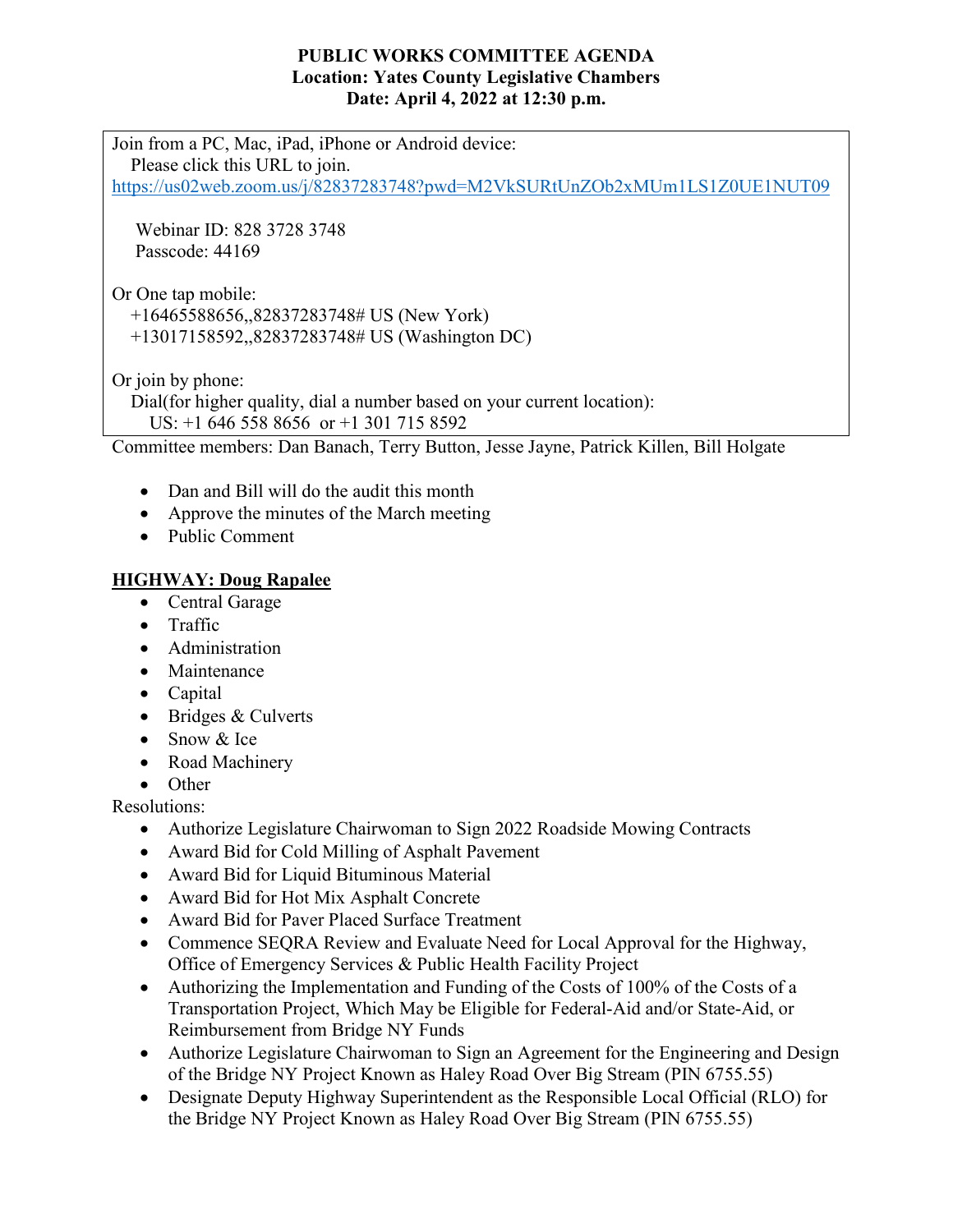### **BUILDINGS AND GROUNDS: Joe Reed**

- Weights & Measurers
- Purchasing Contract
- Chemsearch Contract
- Chiller Update
- Fire Drill
- Parking Lot Use
- Inspection

Resolutions:

- Amendment to Resolution No. 14-22 (Authorized Exceptions to the Procurement Policy)
- Authorize Chairwoman to Sign Contract with Chemsearch FE

## **COUNTY ADMINISTRATOR: Nonie Flynn**

• Nothing to Report

**Executive session if needed**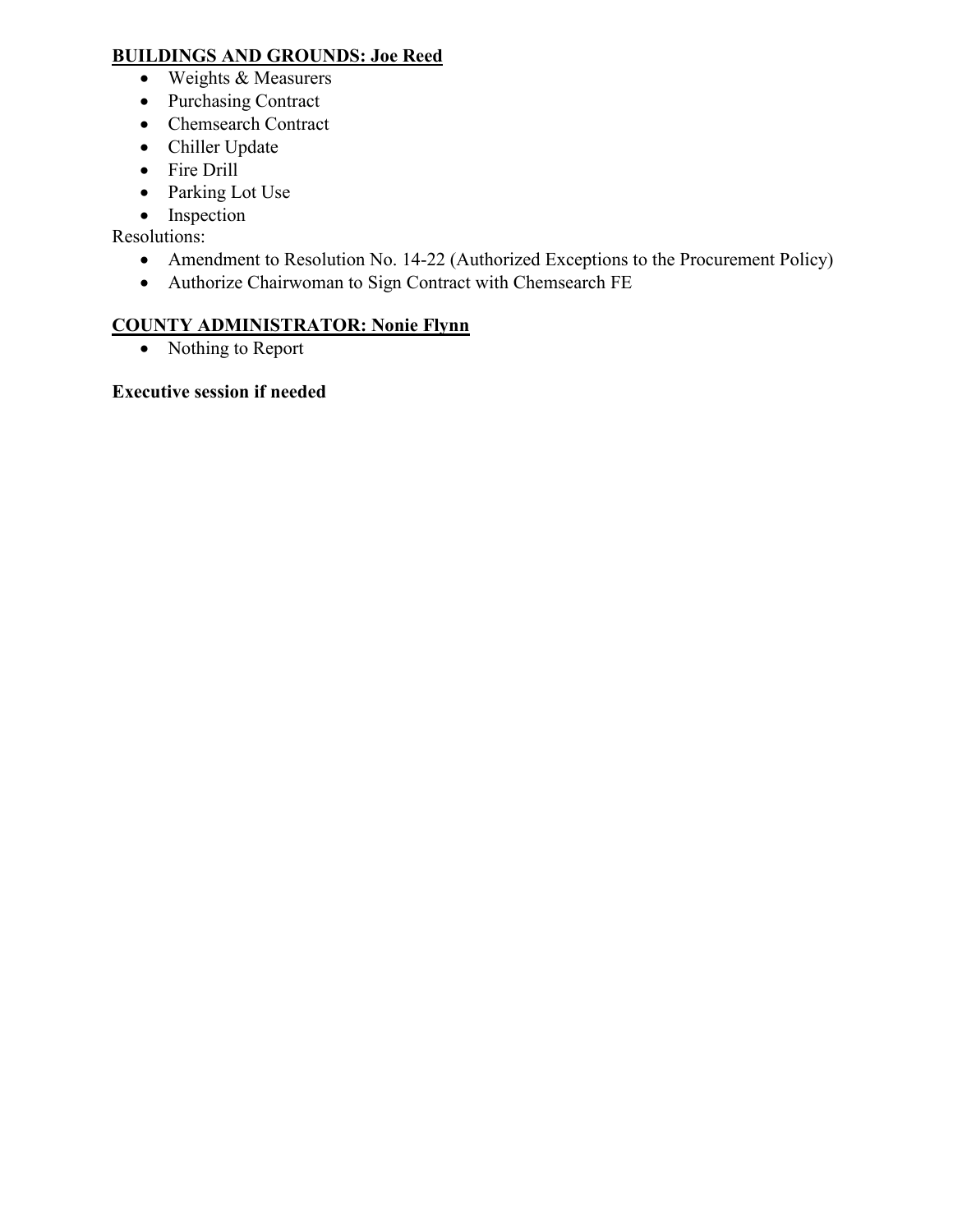# HIGHWAY DEPARTMENT **March 1, 2022 – March 31, 2022**

### **CENTRAL GARAGE**

 $\triangleright$  Central Garage usage continues to increase.

### **TRAFFIC**

Assistance to Schuyler County for training with new Sign Maintenance employee.

### **ADMINISTRATION**

- $\triangleright$  Building Project:
	- o Continuation of floor plan review and development of a revised site plan.
	- o Regular weekly meetings with C&S to begin in April.
	- o Developing plan for 2023/2024 Snow season equipment storage.
	- o C&S contract; Contract has been executed.
- FEMA Flood Reimbursement; Approval received from FEMA, Submitted to FEMA Consolidated Resource Center (CRC) for processing.
- $\triangleright$  Performing revised estimates for 2022 Road Work based on bid results and current escalation.
- Annual evaluations for several employees on-going.
- > CHIPS, PAVE-NY and EWR funding.
	- o Awaiting letter from NYSDOT for 2022 funding following budget approval.
- P Resolutions:
	- o Authorize 2022 Roadside Mowing Inter-municipal Agreements
	- o Bid Award(s):
		- Cold Milling & Crushing/Screening of Asphalt Pavement
		- **Liquid Bituminous Materials**
		- Hot Mix Asphalt Concrete
		- Paver Placed Surface Treatment
	- o Authorize Commencement of SEQR Process for 3 Property Acquisitions
	- o Authorizing the implementation and funding for the Haley Road Bridge project
	- o Authorization of Agreement for Design & Engineering for Haley Road Bridge project
	- o Designate Deputy Highway Superintendent as the Responsible Local Official (RLO)

#### **MAINTENANCE**

- Removal of trees, trimming, brush and stump removal on various county roads.
- $\triangleright$  Installation of new driveways and shoulder repairs from washouts on several county roads.
- $\triangleright$  Started spring clean-up and continuation of ditching operations on various county roads.

### **CAPITAL**

 $\triangleright$  Will be scheduling cold milling of capital project roads to begin early May.

### **BRIDGES & CULVERTS**

- > Haley Road Bridge Project (Barton & Loguidice)
	- o Initial Project Proposal (IPP) Completed by NYSDOT.
	- o Finalized State/Local Agreement (SLA) from NYSDOT received for signatures.

### **SNOW & ICE**

▶ Removal of Snow Fence completed.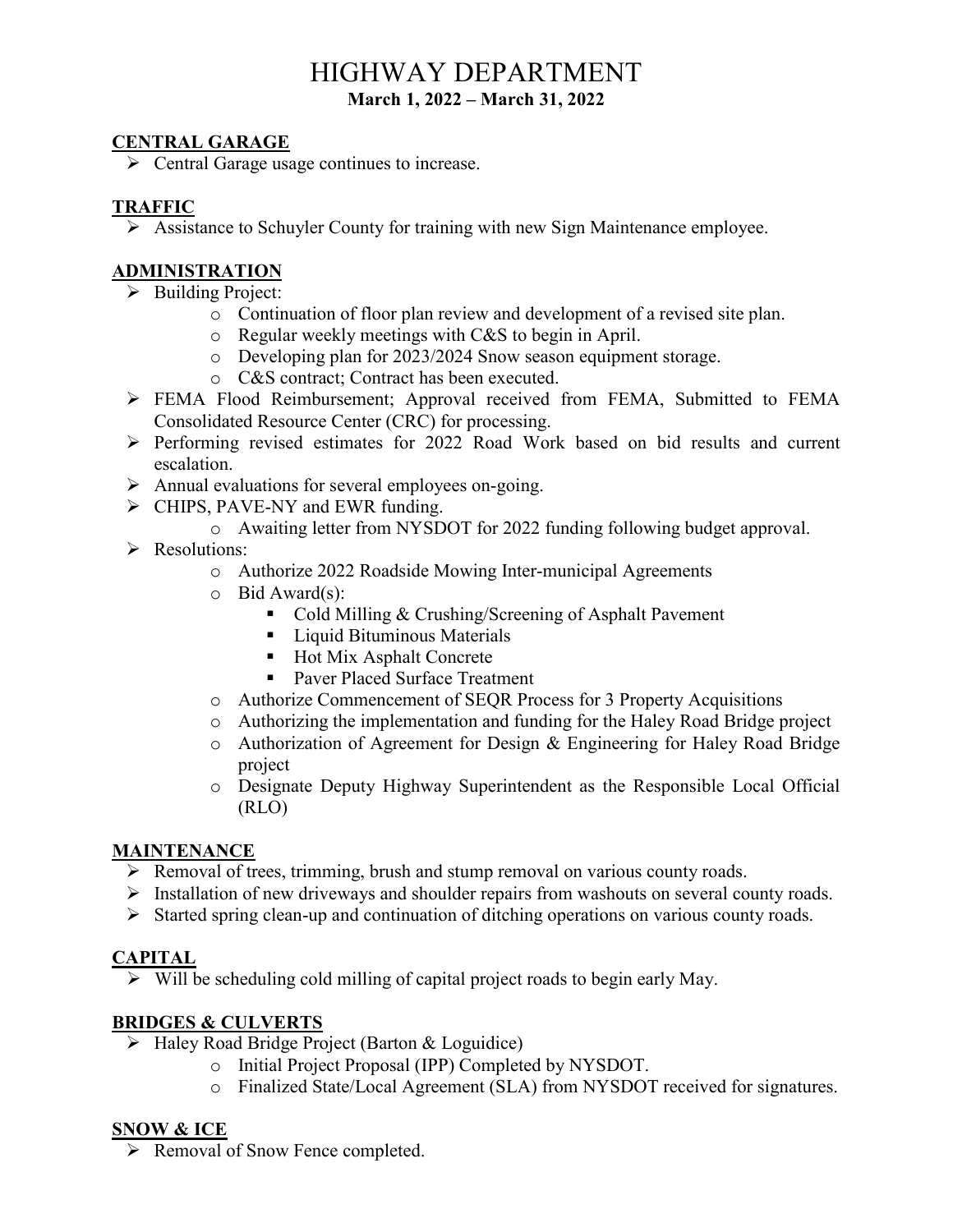$\triangleright$  Days out for snow and ice in March – 8.

### **ROAD MACHINERY**

 $\geq$  3/8/2022 Truck #76 Incident of Pre-emption Road due to Cable Wire.

### **OTHER**

- 1861 West Lake Road (CR21) Embankment/Slope collapse on 3/25/2022.
- $\triangleright$  Several employees completing required annual training courses.

### **AUTHORIZE LEGISLATURE CHAIRWOMAN TO SIGN 2022 ROADSIDE MOWING CONTRACTS**

WHEREAS, in the interest of public safety all Yates County roadsides need to be mowed during the months of May through September; and

WHEREAS, the adopted 2022 Yates County budget has sufficient funding appropriated to line D5110.54032 to contract with several Towns to do roadside mowing for Yates County at an established rate of \$155 per centerline mile; and

WHEREAS, the Town of Barrington, Town of Middlesex, and the Town of Potter have agreed to do contract mowing of Yates County roads within their Towns;

NOW, THEREFORE, BE IT RESOLVED, that the Chairwoman of the Legislature, after review by the County Attorney, is authorized to sign roadside mowing contracts with each of the above named Towns; and be it further

RESOLVED, that a copy of this resolution be sent to the Yates County Treasurer, Yates County Director of Finance, Yates County Highway Superintendent and each Town performing roadside mowing for Yates County.

### **AWARD BID FOR COLD MILLING OF ASPHALT PAVEMENT**

WHEREAS, bids were requested for Cold Milling of Asphalt Pavement and received on March 24, 2022 at 10:00 a.m. and two firms submitted bids to the Yates County Highway Department;

|                | Donegal      |                   |
|----------------|--------------|-------------------|
| <b>BIDDER:</b> | Construction | Villager          |
|                | Corporation  | Construction Inc. |

#### **Project #1: CR #10/10F, North Vine Valley (3.74 miles)**

3" depth, Estimated quantity: +/-50,465 sy

| With County Supplied Trucking /sq. yd:     | \$1.55   | \$1.30   |
|--------------------------------------------|----------|----------|
| Deduct for County Provided M&P of Traffic: | $-80.19$ | $-80.12$ |
| Total:                                     | \$1.36   | \$1.18   |

#### **Project #2: CR #23, Lovejoy Road (5.85 miles)**

3" depth, Estimated quantity: +/-78,935 sy

| With County Supplied Trucking /sq. yd:     | \$1.08    | \$1.33   |
|--------------------------------------------|-----------|----------|
| Deduct for County Provided M&P of Traffic: | $-\$0.08$ | $-80.12$ |
| Total:                                     | \$1.00    | \$1.21   |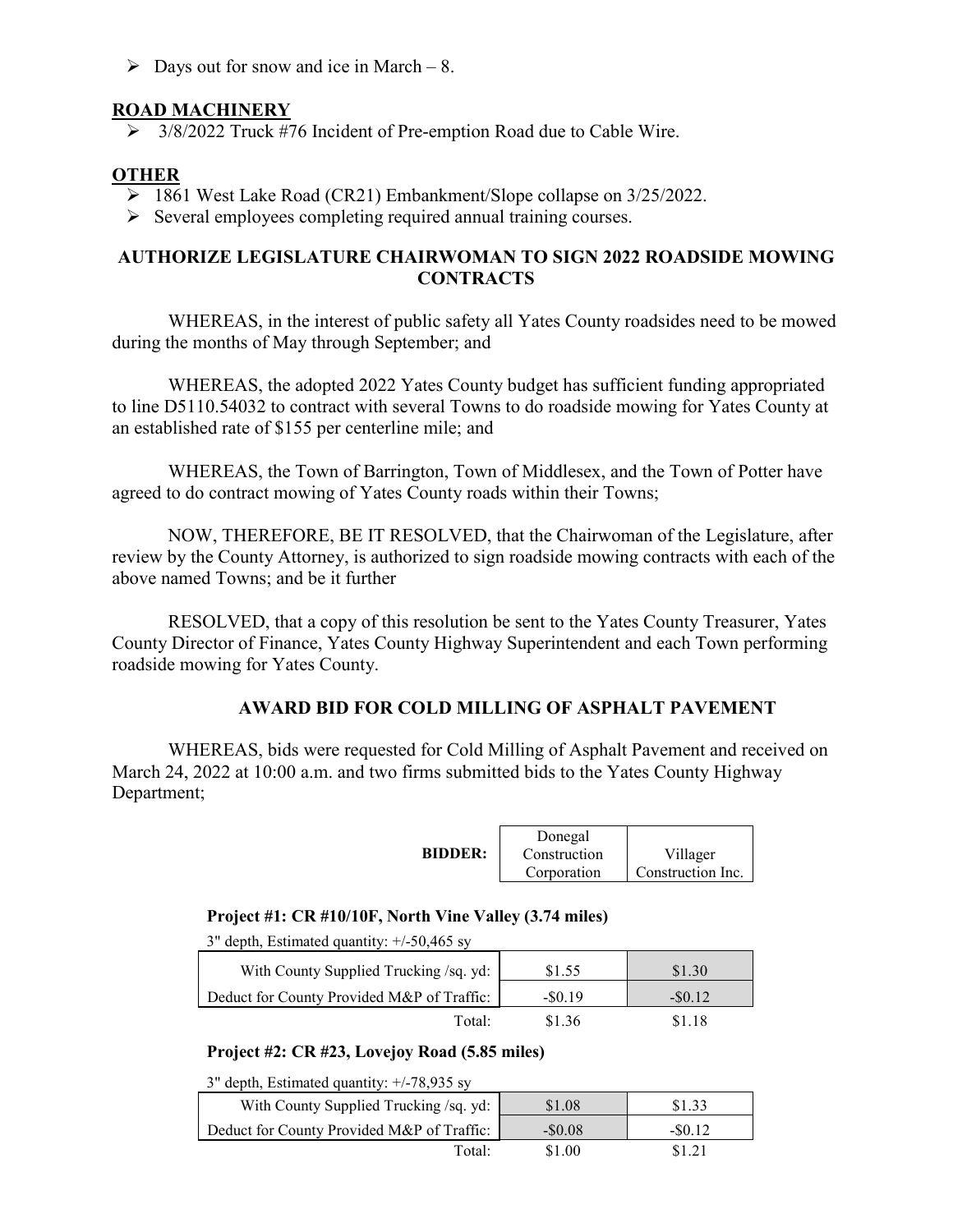#### **Project #3: CR #1, Himrod Road (4.31 miles)**

3" depth, Estimated quantity: +/-58,156 sy

| With County Supplied Trucking /sq. yd:     | \$1.24    |          |
|--------------------------------------------|-----------|----------|
| Deduct for County Provided M&P of Traffic: | $-\$0.09$ | $-$0.10$ |
| Total:                                     | \$1.15    | \$1.11   |

NOW, THEREFORE BE IT RESOLVED, to award the bid for Project #1 and Project #3 to Villager Construction, Inc., and Project #2 to Donegal Construction Corporation; and be it further

RESOLVED, that copies of this resolution be provided to all bidders, the Yates County Treasurer, Yates County Director of Finance, and the Yates County Highway Superintendent.

#### **AWARD BID FOR LIQUID BITUMINOUS MATERIAL**

WHEREAS, bids were requested for Liquid Bituminous Material and received on March 24, 2022 at 10:00 a.m. and three firms submitted a bid to the Yates County Highway Department;

 $\overline{\phantom{0}}$ 

 $\overline{\phantom{a}}$  , and the state of  $\overline{\phantom{a}}$ 

 $\overline{\phantom{0}}$ 

|                |                       |                                                          | Vestal<br>Asphalt<br>Inc. | Midland<br>Asphalt<br>Materials | Suit-Kote<br>Corporation |
|----------------|-----------------------|----------------------------------------------------------|---------------------------|---------------------------------|--------------------------|
| <b>GALLON"</b> |                       | <b>LIOUID EMULSIFIED ASPHALT MATERIALS "PER</b>          |                           |                                 |                          |
| 702-3101       | $RS-2$                |                                                          | 3.390                     | 3.234                           | 3.082                    |
|                | $\ast$                | $HFRS-2P$                                                | 3.720                     | 3.494                           | 3.400                    |
| 702-3301       | HFMS-2                |                                                          | 3.537                     | 3.632                           | 3.170                    |
|                | $\ast$                | HFMS-2ST                                                 | 3.484                     | 3.632                           | 2.916                    |
|                | $\ast$<br><b>AEPM</b> |                                                          | 3.222                     | 2.056                           | 2.084                    |
| 702-4101       | $CRS-2$               |                                                          | 3.485                     | 3.214                           | 3.142                    |
|                | $\ast$<br>$CRS-2P$    |                                                          | 3.737                     | 3.474                           | 3.413                    |
|                |                       | <b>MIX PAVER OPTION "APPLIED PER GALLON"</b>             |                           |                                 |                          |
| 702-4201       | $CMS-2$               |                                                          | NB                        | 3.932                           | NB                       |
|                | $\ast$                | HFMS-2GH                                                 | NB                        | 4.040                           | NB                       |
|                |                       | <b>CHIPPER RENTAL &amp; APPLIED OIL PRICE PER GALLON</b> |                           |                                 |                          |
| Chipper        | $w/CRS-2$             |                                                          | 2.386                     | 3.474                           | 2.055                    |
|                | $w/RS-2$              |                                                          | 2.319                     | 3.494                           | 2.045                    |
|                |                       | $w/$ HFRS-2                                              | 3.720                     | 3.494                           | 2.105                    |
|                |                       | w/HFRS-2ST                                               | 3.724                     | 3.494                           | 3.358                    |
|                |                       | w/HFMS-2ST                                               | 3.776                     | 3.494                           | 3.170                    |
| <b>GALLON"</b> |                       | <b>PUG MILL and PAVER OPERATIONS "APPLIED PER</b>        |                           |                                 |                          |
| 702-3301       | HFMS-2                |                                                          | 4.530                     | NB                              | 3.780                    |
|                | $\ast$                | HFMS-2C                                                  | 4.587                     | NB                              | 3.830                    |
| 702-4201       | $CMS-2$               |                                                          | 4.518                     | NB                              | 4.231                    |
|                | $\ast$                | HFMS-2GH                                                 | 4.663                     | NB                              | 3.870                    |
|                |                       |                                                          |                           |                                 |                          |
|                |                       |                                                          | Vestal                    | Midland<br>Asphalt              | Suit-Kote                |
|                |                       |                                                          | Asphalt Inc.              | Materials                       | Corporation              |
|                |                       | RENTAL OF EQUIPMENT INCLUDING OPERATOR                   |                           |                                 |                          |

VIBRATORY DOUBLE DRUM ROLLER

/DAY 2,300.00 NB 2,300.00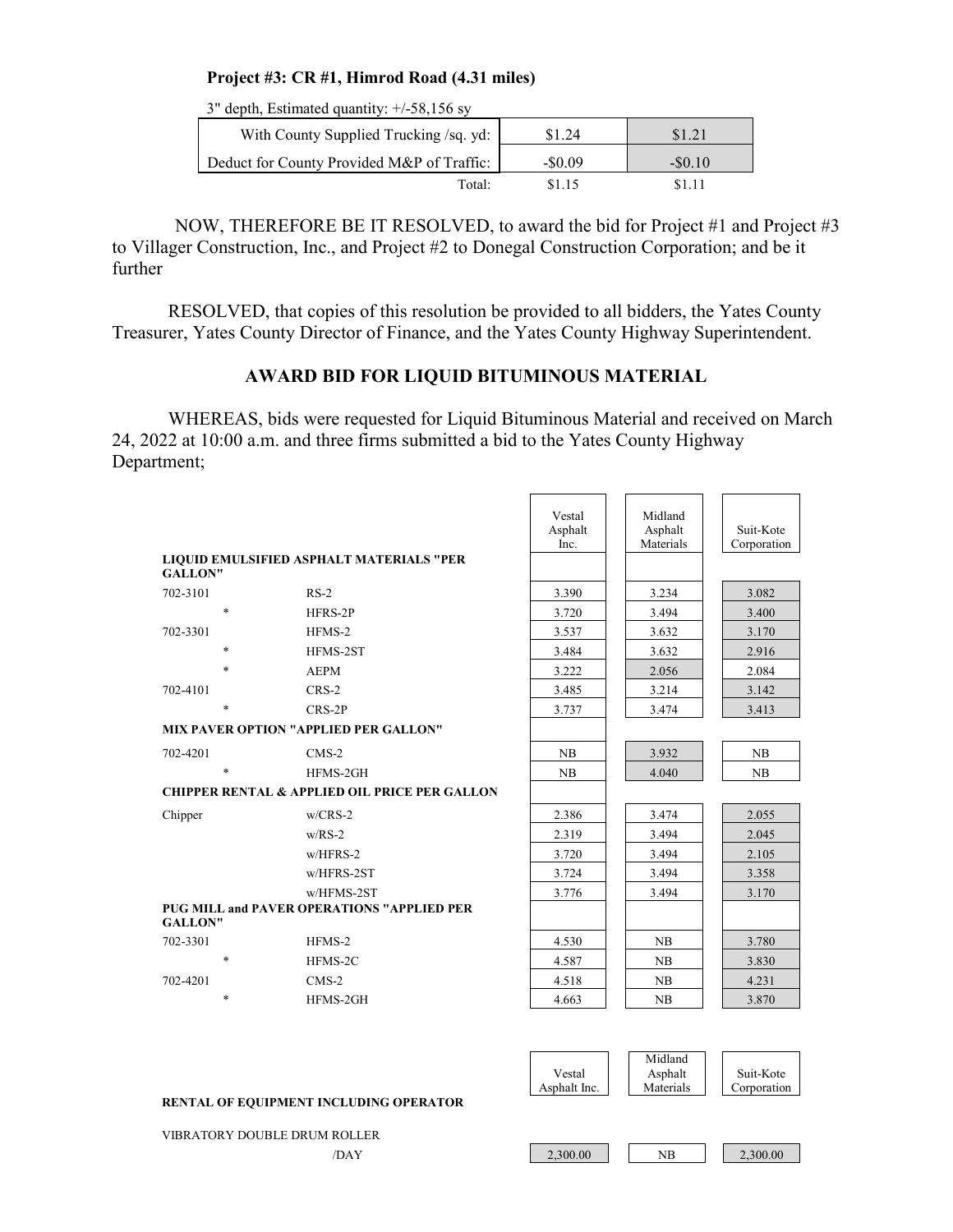| 10-12 TON RUBBER TIRED ROLLER  |          |          |          |
|--------------------------------|----------|----------|----------|
| /DAY                           | 2,150.00 | 2,100.00 | 2,100.00 |
| <b>MIX PAVER</b>               |          |          |          |
| /DAY                           | NB       | 3,200.00 | NB       |
| <b>ASPHALT PAVER</b>           |          |          |          |
| /DAY                           | 3,500.00 | NB       | 3,400.00 |
| MILLING MACHINE (75" DOWN CUT) |          |          |          |
| /DAY                           | NB       | NB       | 5,850.00 |
| PUG MILL OPERATION             |          |          |          |
| /DAY                           | 2,750.00 | 2,900.00 | 2,700.00 |
| <b>CHIPPER</b>                 |          |          |          |
| /DAY                           | 2,500.00 | 2,600.00 | 2,500.00 |

NOW, THEREFORE, BE IT RESOLVED, to award the bid to: Suit Kote Corporation for Liquid Emulsified Asphalt Materials RS-2, HFRS-2P, HFMS-2, HFMS-2ST, CRS-2 and CRS-2P.Chipper Rental & Applied Oil CRS-2, RS-2, HFRS-2, HFRS-2ST, and HFMS-2ST. Pug Mill and Paver Operations HFMS-2, HFMS-2C, CMS-2, and HFMS-2GH. To Midland Asphalt Materials for Liquid Emulsified Asphalt Materials AEPM. Mix Paver Options CMS-2 and HFMS-2GH; and be it further

RESOLVED, to award the bid for Rental of Equipment Including Operator to: Suit Kote Corporation for Vibratory Double Drum Roller, 10-12 Ton Rubber Tired Roller, Asphalt Paver, Milling Machine 75" Down Cut, Pug Mill Operation, and Chipper. To Midland Asphalt Materials Inc. for 10-12 Ton Rubber Tired Roller and Mix Paver. To Vestal Asphalt Inc. for Vibratory Double Drum Roller and Chipper; and be it further

RESOLVED, that copies of this resolution be provided to all bidders, the Yates County Treasurer, Yates County Director of Finance, and Yates County Highway Superintendent.

### **AWARD BID FOR HOT MIX ASPHALT CONCRETE**

WHEREAS, bids were requested for Hot Mix Asphalt Concrete and received on March 24, 2022 at 10:00 a.m. and five firms submitted bids to the Yates County Highway Department:

|                              |                        | <b>BIDDER:</b>              | Hanson<br>Aggregates<br>NY LLC | Spallina<br>Materials Inc. | Dolomite<br>Products Co.<br>Inc. | Dolomite<br>Products Co.<br>Inc. DBA A.L.<br><b>Blades</b> | Seneca<br>Stone<br>Corporation |
|------------------------------|------------------------|-----------------------------|--------------------------------|----------------------------|----------------------------------|------------------------------------------------------------|--------------------------------|
| <b>NYSDOT</b><br><b>ITEM</b> | <b>ITEM</b>            | F.O.B Est. OUANT.<br>(Tons) |                                |                            |                                  |                                                            |                                |
| 403.198902                   | Type 7F Top            | 500-1.000                   | \$73.50                        | \$68.50                    | \$69.00                          | \$68.00                                                    | \$71.00                        |
| 403.178302                   | Type 6F Top            | 500-1.000                   | \$72.00                        | \$67.00                    | \$65.00                          | \$64.00                                                    | \$69.00                        |
| $\ast$                       | Fine Binder            | 500-1.000                   | \$65.00                        | \$62.00                    | \$65.00                          | \$64.00                                                    | \$61.00                        |
| 403.138902                   | Type 3 Binder          | 500-1,000                   | \$65.00                        | \$61.50                    | \$62.00                          | \$61.00                                                    | \$61.00                        |
| 402.097203                   | $9.5 \text{ mm} < 30$  | 500-1,000                   | \$75.50                        | \$68.50                    | \$69.00                          | \$68.00                                                    | \$69.00                        |
| 402.127203                   | $12.5 \text{ mm} < 30$ | 500-1.000                   | \$71.50                        | \$67.50                    | \$65.00                          | \$64.00                                                    | \$66.00                        |
| 402.197903                   | $19.0 \text{ mm} < 30$ | 500-1.000                   | \$65.00                        | \$61.50                    | \$62.00                          | \$61.00                                                    | \$61.00                        |
| 402.257903                   | $25.0 \text{ mm} < 30$ | 500-1.000                   | \$62.00                        | \$67.00                    | \$61.00                          | \$60.00                                                    | \$59.00                        |

#### **SPECIFIED IN-PLACE PROJECTS**

| North Vine Valley Road/Pierce Hill Road<br>Project #1             |  |  |  |
|-------------------------------------------------------------------|--|--|--|
| From NYSR 245 to the Boat Launch just west of the intersection of |  |  |  |
| North Vine Valley and South Lake Rd                               |  |  |  |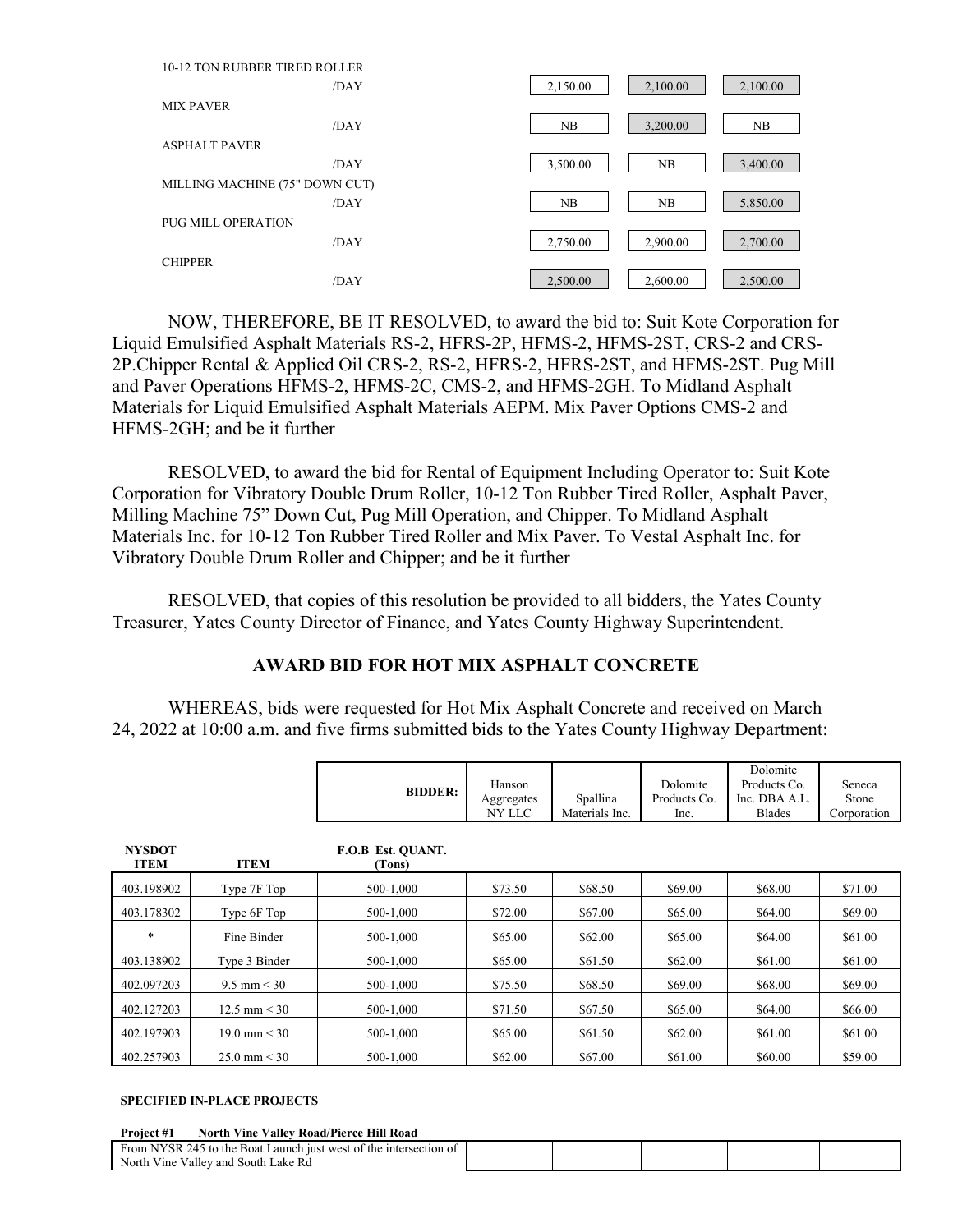| 3.74 Mi. | 4,881 tons 19 mm < 30 (2") Unit:         | \$56.89      | \$135.00       | NB | \$78.00      | <b>NB</b> |
|----------|------------------------------------------|--------------|----------------|----|--------------|-----------|
|          | 4,074 tons 9.5 mm $<$ 30 (1.5")<br>Unit: | \$66.24      | \$145.00       | NB | \$95.00      | NΒ        |
|          | Total:                                   | \$547,541.85 | \$1,249,665.00 |    | \$767,748.00 |           |

| Project #2  | <b>Lovejov Road</b> |                                                          |              |                |    |                |    |
|-------------|---------------------|----------------------------------------------------------|--------------|----------------|----|----------------|----|
|             |                     | From CR #22 (East Sherman Hollow Rd) to CR #02 (Ferguson |              |                |    |                |    |
| Corners Rd) |                     |                                                          |              |                |    |                |    |
|             | 5.85 Mi.            | 7,634 tons 19 mm < 30 (2")<br>Unit:                      | \$54.83      | \$135.00       | NB | \$78.00        | NB |
|             |                     | 6,373 tons 9.5 mm < 30 (1.5") Unit:                      | \$64.36      | \$145.00       | NB | \$95.00        | NB |
|             |                     | Total:                                                   | \$828,738.50 | \$1,954,675.00 |    | \$1,200,887.00 |    |

| <b>BIDDER:</b> | Hanson<br>Aggregates<br>NY LLC                                                                                                                                    | Spallina<br>Materials Inc. | Dolomite<br>Products Co.<br>Inc. | Dolomite<br>Products Co.<br>Inc. DBA<br>A.L. Blades | Seneca Stone<br>Corporation |
|----------------|-------------------------------------------------------------------------------------------------------------------------------------------------------------------|----------------------------|----------------------------------|-----------------------------------------------------|-----------------------------|
|                |                                                                                                                                                                   |                            |                                  |                                                     |                             |
|                |                                                                                                                                                                   |                            |                                  |                                                     |                             |
| Unit:          | \$56.20                                                                                                                                                           | \$135.00                   | NB.                              | \$78.00                                             | NB                          |
|                | \$66.29                                                                                                                                                           | \$145.00                   | NB                               | \$95.00                                             | NB                          |
| Total:         | \$627,356.55                                                                                                                                                      | \$1,440,150.00             |                                  | \$884,775.00                                        |                             |
|                | From CR $\#36$ (Plum Point Rd) to CR $\#28$ (Leach Rd)<br>5,625 tons 19 mm < 30 (2")<br>4,695 tons 9.5 mm < 30 (1.5") Unit:<br>IBIOREALEREN BY BL. AR BB O IR ARA |                            |                                  |                                                     |                             |

**UNSPECIFIED IN-PLACE PROJECTS** 

| 403.198302 | Type 7F3 Top           | Base Bid: | \$108.75 | \$115.00 | NB | NB | \$90.00 |
|------------|------------------------|-----------|----------|----------|----|----|---------|
| 403.178302 | Type 6F3 Top           | Base Bid: | \$107.00 | \$115.00 | NB | NB | \$88.00 |
| $\ast$     | Fine Binder            | Base Bid: | \$100.75 | \$115.00 | NB | NB | \$80.00 |
| 403.138902 | Type 3 Binder          | Base Bid: | \$100.50 | \$110.00 | NB | NB | \$80.00 |
| 402.097203 | 9.5 mm $<$ 30          | Base Bid: | \$109.50 | \$115.00 | NB | NB | \$89.00 |
| 402.127203 | $12.5 \text{ mm} < 30$ | Base Bid: | \$106.50 | \$115.00 | NB | NB | \$86.00 |
| 402.197903 | $19.0 \text{ mm} < 30$ | Base Bid: | \$100.75 | \$110.00 | NB | NB | \$81.00 |
| 402.257903 | $25.0 \text{ mm} < 30$ | Base Bid: | \$98.25  | \$110.00 | NB | NB | \$79.00 |

NOW, THEREFORE, BE IT RESOLVED, due to various worksites throughout the County, the bid award for F.O.B. materials shall be awarded to all bidders and the purchase of F.O.B. from any vendor shall be determined by combining the price per ton at the vendor yard and the Yates County cost for hauling the materials to the job site; and be it further

RESOLVED, that Specified In-Place Project #1, Project #2, and Project #3 shall be awarded to Hanson Aggregates NY LLC. Unspecified In Place Projects to Seneca Stone Corporation for all items; and be it further

RESOLVED, that copies of this resolution be provided to all bidders, the Yates County Treasurer, Yates County Director of Finance, and Yates County Highway Superintendent.

### **AWARD BID FOR PAVER PLACED SURFACE TREATMENT**

WHEREAS, bids were requested for Paver Placed Surface Treatment and received on March 24, 2022 at 10:00 a.m. and one firm submitted a bid to the Yates County Highway Department:

| Midland   |  |
|-----------|--|
| Asphalt   |  |
| Materials |  |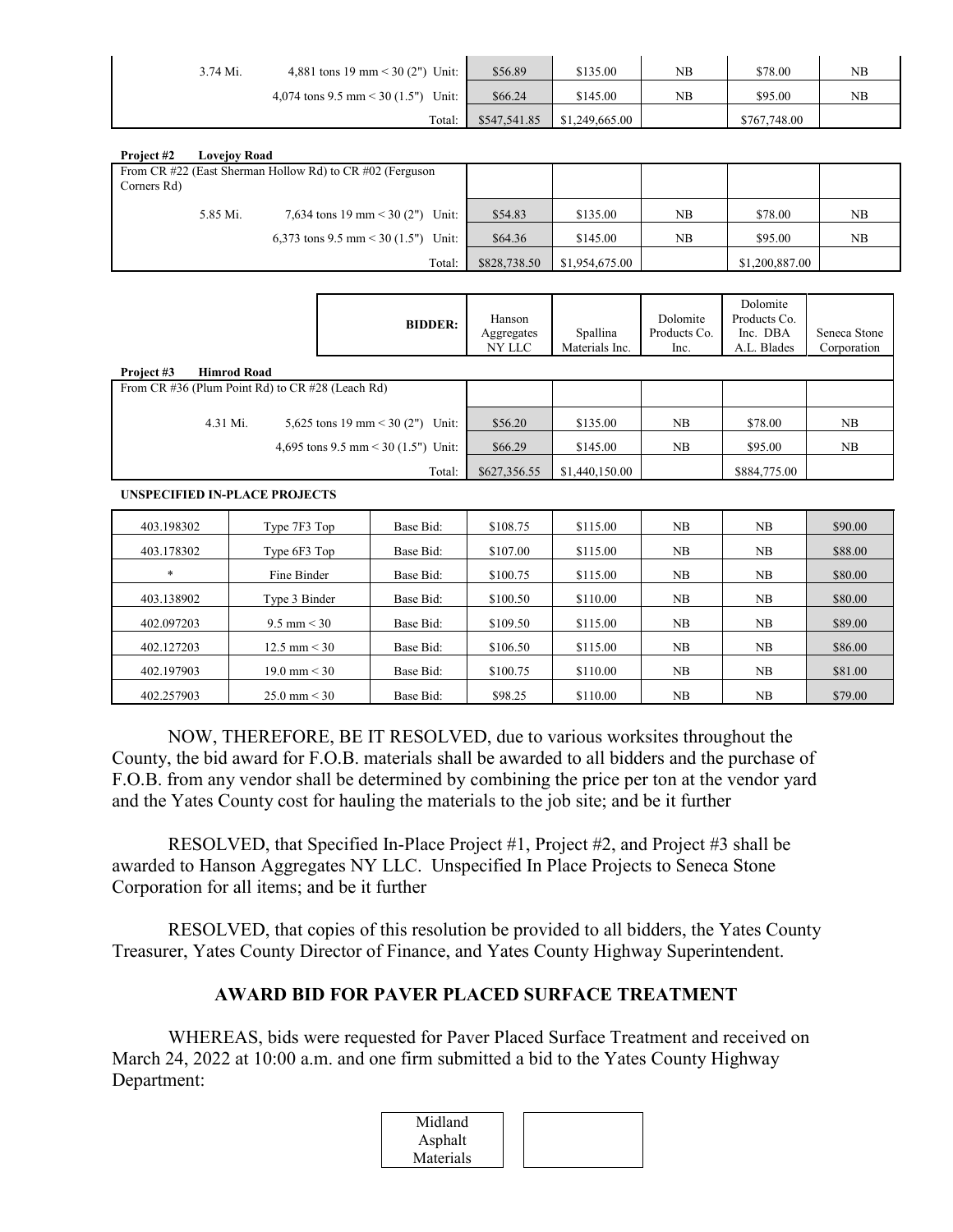#### PRICE/SY Range

| 5,000 to 15,000 SY   |    |                                         |
|----------------------|----|-----------------------------------------|
| <b>TYPE A - 1/4"</b> |    | \$5.66                                  |
| TYPE B - 3/8"        |    | \$5.55                                  |
| TYPE C - 1/2"        |    | \$5.55                                  |
| 15,001-30,000 SY     |    |                                         |
| TYPE A - 1/4"        |    | \$5.25                                  |
| TYPE B - 3/8"        |    | \$5.19                                  |
| TYPE C - 1/2"        |    | \$5.19                                  |
| 30,001 plus SY       |    |                                         |
| <b>TYPE A - 1/4"</b> |    | \$5.15                                  |
| TYPE B - 3/8"        |    | \$5.08                                  |
| TYPE C - 1/2"        |    | \$5.08                                  |
| Add-on               | \$ | \$0.10                                  |
|                      |    | (per square yard if Contractor          |
|                      |    | furnishes and operates compaction       |
|                      |    | equipment)                              |
| Add-on               | \$ | \$0.60                                  |
|                      |    | (per square yard if Contractor          |
|                      |    | furnishes hauling of hot mix asphalt    |
|                      |    | from plant to job site)                 |
| Add-on               | \$ | \$0.25                                  |
|                      |    | (per square yard if Contractor supplies |
|                      |    | M&P of Traffic)                         |
| Add-on               | S. | \$0.15                                  |
|                      |    | (per square yard if warm mix additive   |
|                      |    | is used)                                |
| Add-on               | \$ | \$12.00                                 |
|                      |    | (per lineal foot for milling necessary  |
|                      |    | rebates at 2 feet wide)                 |
| Add-on               | \$ | \$0.35                                  |
|                      |    | (per lineal foot for abrading pavement  |
|                      |    | striping at 4 inches wide)              |
| Add-on               | \$ | \$110.00                                |
|                      |    | (each for abrading pavement symbols)    |

NOW, THEREFORE, BE IT RESOLVED, to award the bid to Midland Asphalt; and be it further

RESOLVED, that copies of this resolution be provided to all bidders, the Yates County Treasurer, Yates County Director of Finance, and Yates County Highway Superintendent.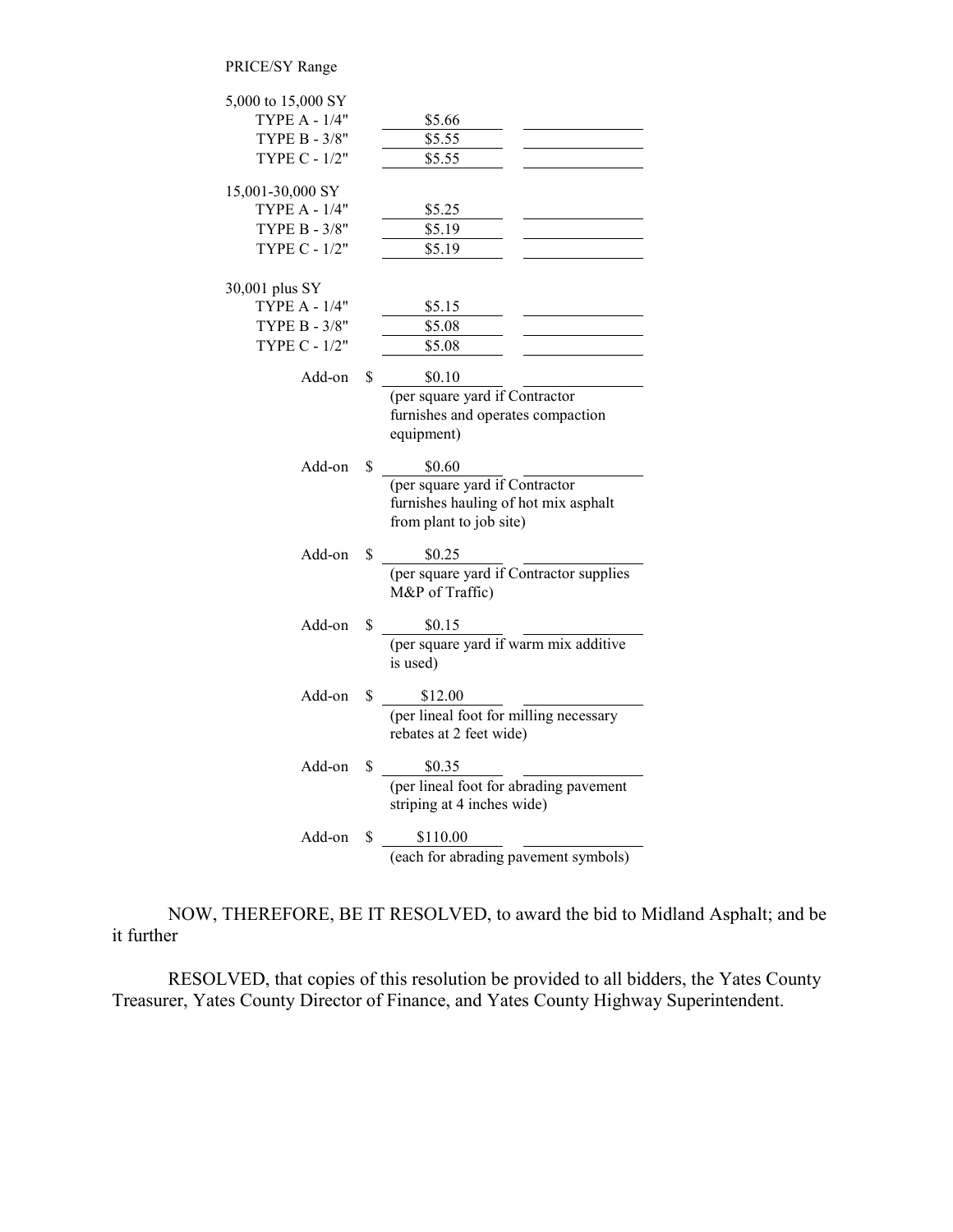#### **COMMENCE SEQRA REVIEW AND EVALUATE NEED FOR LOCAL APPROVAL FOR THE HIGHWAY, OFFICE OF EMERGENCY SERVICES & PUBLIC HEALTH FACILITY PROJECT**

WHEREAS, Yates County ("County") commissioned a highway department conditions and needs assessment study in 2019 and received a Highway Department Assessment and Recommendations Report ("Report") in September 2019; and

WHEREAS, as a result of the study and Report, the County desires to install a Highway, Office of Emergency Services & Public Health facility located in the Town of Benton (the "Project"); and

WHEREAS, the purpose of the Project is to improve efficiencies of the Highway Department and facilitate the provision and readiness of services by Public Health and Office of Emergency Services Personnel for the benefit of all County residents; and

WHEREAS, the Project will include, in relevant part, the acquisition of real property interests, the design and construction of a new Highway, Offices of Emergency Services and Public Health facility; and

WHEREAS, the County has to date, and will continue in the future, to share information with the Town of Benton concerning the Project; and

WHEREAS, at the present time it is anticipated that the Town of Benton will not require strict compliance with local land use regulations for the Project; and

WHEREAS, the County desires to comply with the requirements of State Environmental Quality Review Act ("SEQRA") and its implementing regulations set forth at 6 NYCRR Part 617; and

WHEREAS, the County desires (i) to classify the type of action for which the Project qualifies under SEQRA, (ii) to serve as lead agency for the SEQRA review, and (iii) in furtherance of the foregoing, to engage in a coordinated review and provide Part 1 of the Full Environmental Assessment Form ("FEAF") to other interested and involved agencies for their review and comment;

NOW, THEREFORE, BE IT RESOLVED, that the County states its desire, upon the consent of other involved agencies, to serve as "Lead Agency" for the Project's environmental review and preliminarily classifies the Project as a Type "I" Action under SEQRA; and be it further

RESOLVED, that the County hereby authorizes its staff and consultants to complete Part 1 of the FEAF and to send it, together with a copy of this Resolution, to all involved and interested agencies; and be it further

RESOLVED, that the County has determined that an important public interest would be served by the Project for the purpose to advance efficiencies by highway personnel, public health staff and the office of emergency services for the benefit of all County residents; and be it further

RESOLVED, that the County hereby determines that locations for the Project in the Town of Benton can best serve the public interest, and that the County is therefore committed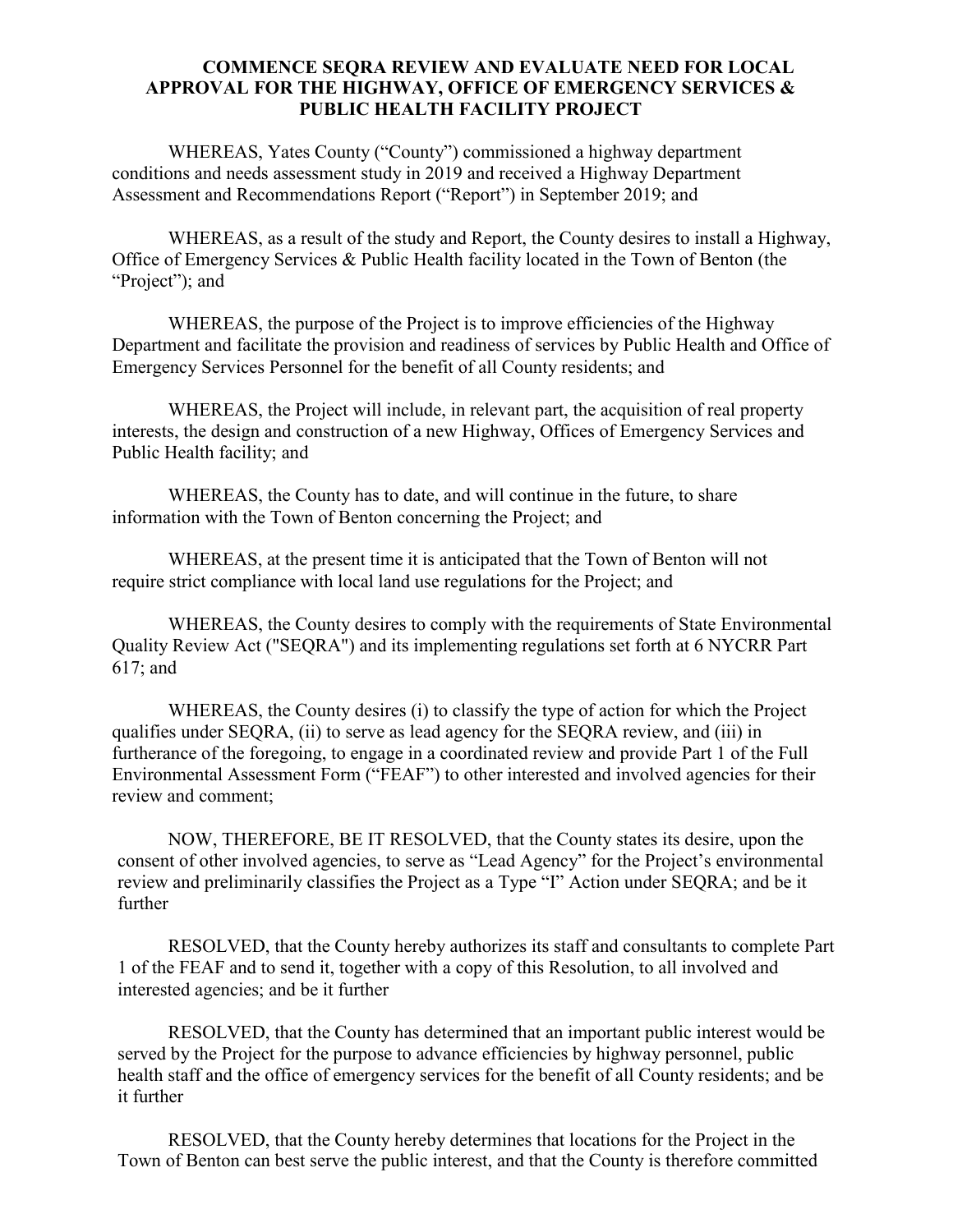to a process of information-sharing with municipal representatives of the Town; and be it further

RESOLVED, that the County anticipates that any local approvals for the Project will be granted on a timely basis or may not be required based on consideration of applicable laws; and be it further

RESOLVED, that this resolution shall take effect immediately; and be it further

RESOLVED, that a copy of this Resolution shall be filed with the County Clerk and copies sent to the County Attorney, Highway Superintendent, Director of Emergency Services, Director of Public Health, Administrator, Planner, the Town of Benton, Mike LaMontagne of C & S Engineers and Robert Tyson of Bond Schoeneck and King Attorneys.

#### **AUTHORIZING THE IMPLEMENTATION AND FUNDING OF THE COSTS OF 100% OF THE COSTS OF A TRANSPORTATION PROJECT, WHICH MAY BE ELIGIBLE FOR FEDERAL-AID AND/OR STATE-AID, OR REIMBURSEMENT FROM BRIDGE NY FUNDS.**

WHEREAS, a project for the Bridge NY (3): Bridge Replacement (BIN 2219180) Haley Road over Big Stream, Town of Barrington, Yates County P.I.N. 6755.55 (the Project") is eligible for funding under Title 23 U.S. Code, as amended, that calls for the apportionment of the costs such program to be borne at the ratio of 95% Federal funds and 5% non-federal funds; and

WHEREAS, the County of Yates will design, let and construct the Project; and

WHEREAS, the County of Yates desires to advance the Project by making a commitment of 100% of the costs of the work for the Project or portions thereof;

NOW, THEREFORE, the Yates County Legislative Board, duly convened does hereby

RESOLVE, that the Legislature of the County of Yates hereby approves the above-subject Project; and be it further

RESOLVED, that the Legislature of the County of Yates hereby authorizes the County of Yates to pay 100% of the cost of Design and Right of Way Incidentals work for the Project or portions thereof, with the understanding that qualified costs may be eligible for federal-aid, stateaid, or reimbursement from Bridge NY funds; and be it further

RESOLVED, that the sum of \$195,000 is hereby appropriated from the Yates County 2022 annual budget and made available to cover the cost of participation in the above phase(s) of the Project; and be it further

RESOLVED, that the Yates County Legislative Board hereby agrees that the County of Yates shall be responsible for all costs of the Project which exceed the amount of federal-aid, stateaid, or NY Bridge funding awarded to the County of Yates; and be it further

RESOLVED, that in the event the Project costs not covered by federal-aid, state-aid, or NY Bridge funding exceed the amount appropriated above, the County of Yates shall convene as soon as possible to appropriate said excess amount immediately upon the notification by the New York State Department of Transportation thereof; and be it further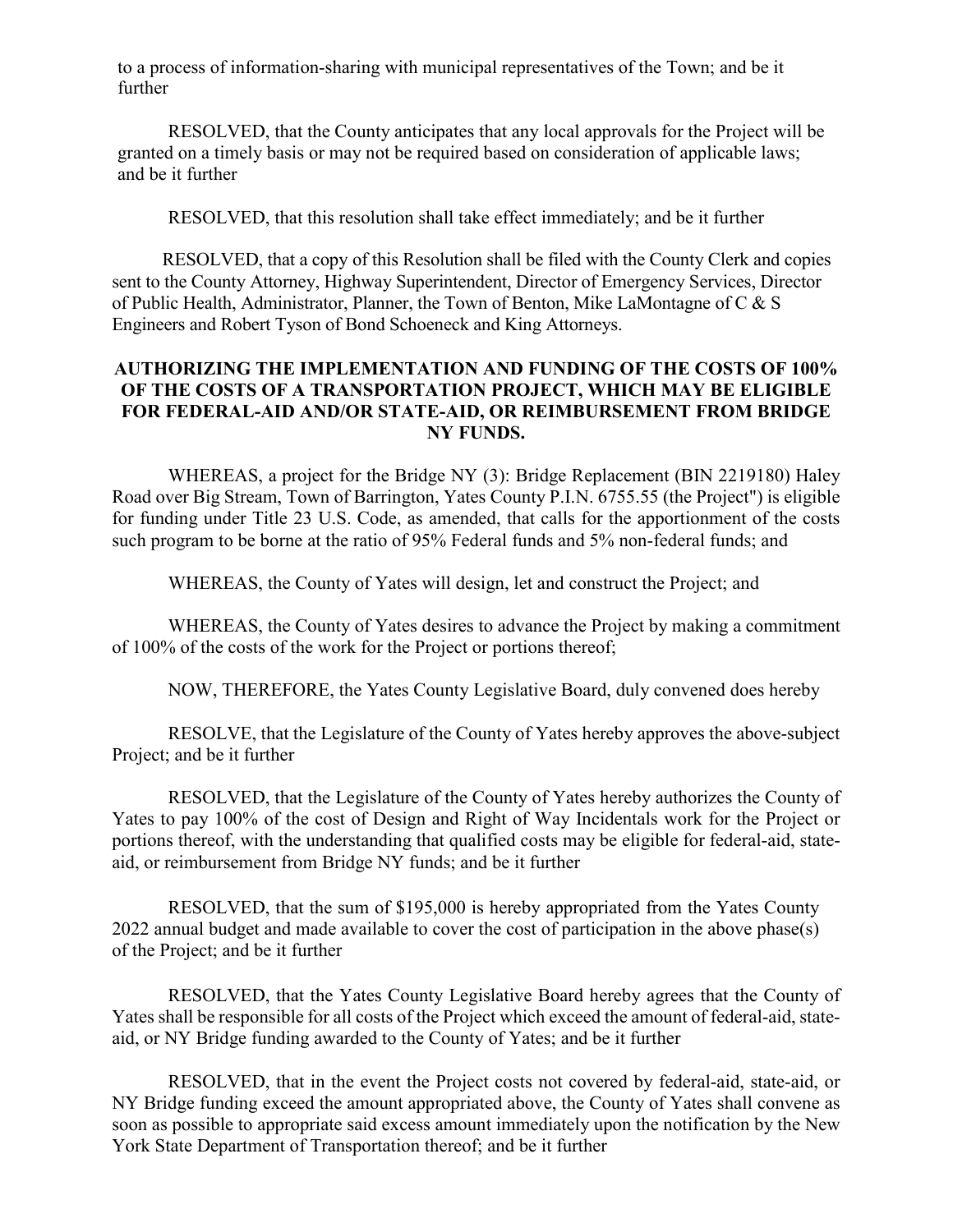RESOLVED, that County of Yates hereby agrees that construction of the Project shall begin no later than twenty-four (24) months after award and the construction phase of the Project shall be completed within thirty (30) months; and it is further

RESOLVED, that the Chairperson of the Yates County Legislature of the County of Yates be and is hereby authorized to execute on behalf of the County of Yates all necessary agreements, certifications or reimbursement requests for federal-aid and/or state-aid with the New York State Department of Transportation in connection with the advancement or approval of the Project and providing for the administration of the Project and the County of Yates' funding of Project costs and permanent funding of the local share of federal-aid and state-aid eligible Project costs and all Project costs within appropriations therefore that are not so eligible; and be it further

RESOLVED, that a certified copy of this resolution be filed with the New York State Commissioner of Transportation by attaching it to any necessary Agreement in connection with the Project; and be it further

RESOLVED, this Resolution shall take effect immediately.

#### **AUTHORIZE LEGISLATURE CHAIRWOMAN TO SIGN AN AGREEMENT FOR THE ENGINEERING AND DESIGN OF THE BRIDGE NY PROJECT KNOWN AS HALEY ROAD OVER BIG STREAM (PIN 6755.55)**

WHEREAS, Resolution -22 authorized participation in and the implementation and funding of a BRIDGE NY federal aid eligible superstructure replacement project known as Haley Road over Big Stream (PIN 6755.55) in the Town of Barrington, Yates County; and

WHEREAS, Engineering and Design work is required to develop plans and specifications to replace the superstructure; and

WHEREAS, Barton and Loguidice, D.P.C. was selected as the engineering consultant for this project;

NOW, THEREFORE, BE IT RESOLVED, that the Chairwoman of the Yates County Legislature is authorized to sign the Engineering and Design agreement with Barton and Loguidice, D.P.C contingent upon approval of the contract by the Yates County Attorney; and be it further

RESOLVED, that the Yates County Legislature Chairwoman is authorized to execute all subsequent and necessary Engineering and Construction Inspection agreements throughout the duration of the project; and be it further

RESOLVED, that copies of this resolution be forwarded to the Yates County Treasurer, Yates County Director of Finance, Barton and Loguidice, D.P.C., and the Yates County Highway Superintendent.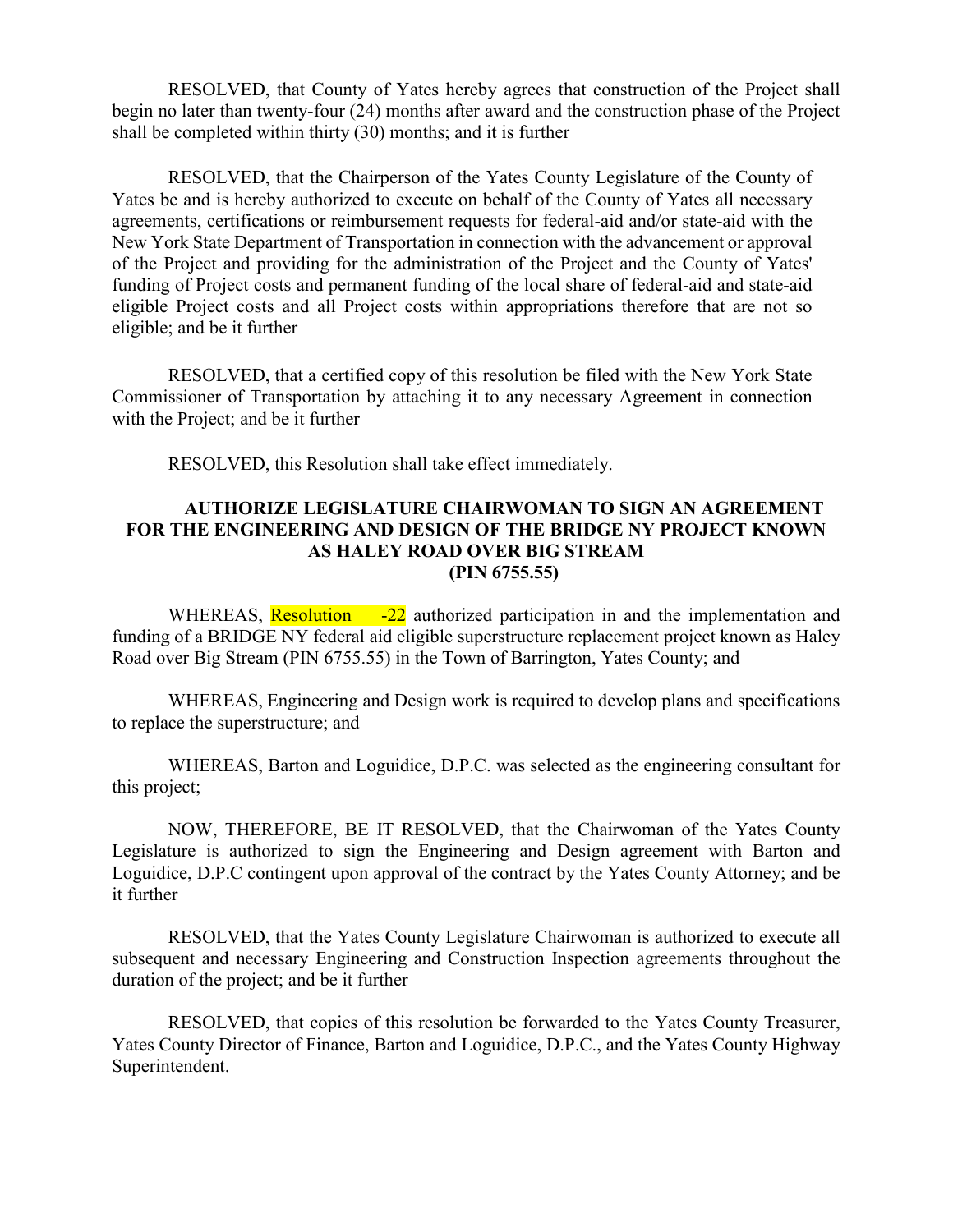#### **DESIGNATE DEPUTY HIGHWAY SUPERINTENDENT AS THE RESPONSIBLE LOCAL OFFICIAL (RLO) FOR THE BRIDGE NY PROJECT KNOWN AS HALEY ROAD OVER BIG STREAM (PIN 6755.55)**

WHEREAS, Resolution -22 authorized funding for and participation in a federal aid eligible bridge replacement project know as Haley Road over Big Stream (PIN 6755.55) in the Town of Barrington, Yates County; and

WHEREAS, the NYSDOT requires the project sponsor (Yates County) to name a Responsible Local Official (RLO); and

 WHEREAS, the RLO must sign the Initial Project Proposal, Smart Growth and Complete Streets documents, monitor the Equitable Business Opportunities (EBO) system for the duration of the project, sign Right-of-Way documents, ensure construction is completed in compliance with the project plans and specifications and sign the Final Acceptance certificate;

NOW, THEREFORE, BE IT RESOLVED, to designate the Yates County Deputy Highway Superintendent to be the RLO for PIN 6755.55; and be it further

RESOLVED, that a copy of this resolution be sent to the Yates County Highway Department and the New York State Department of Transportation.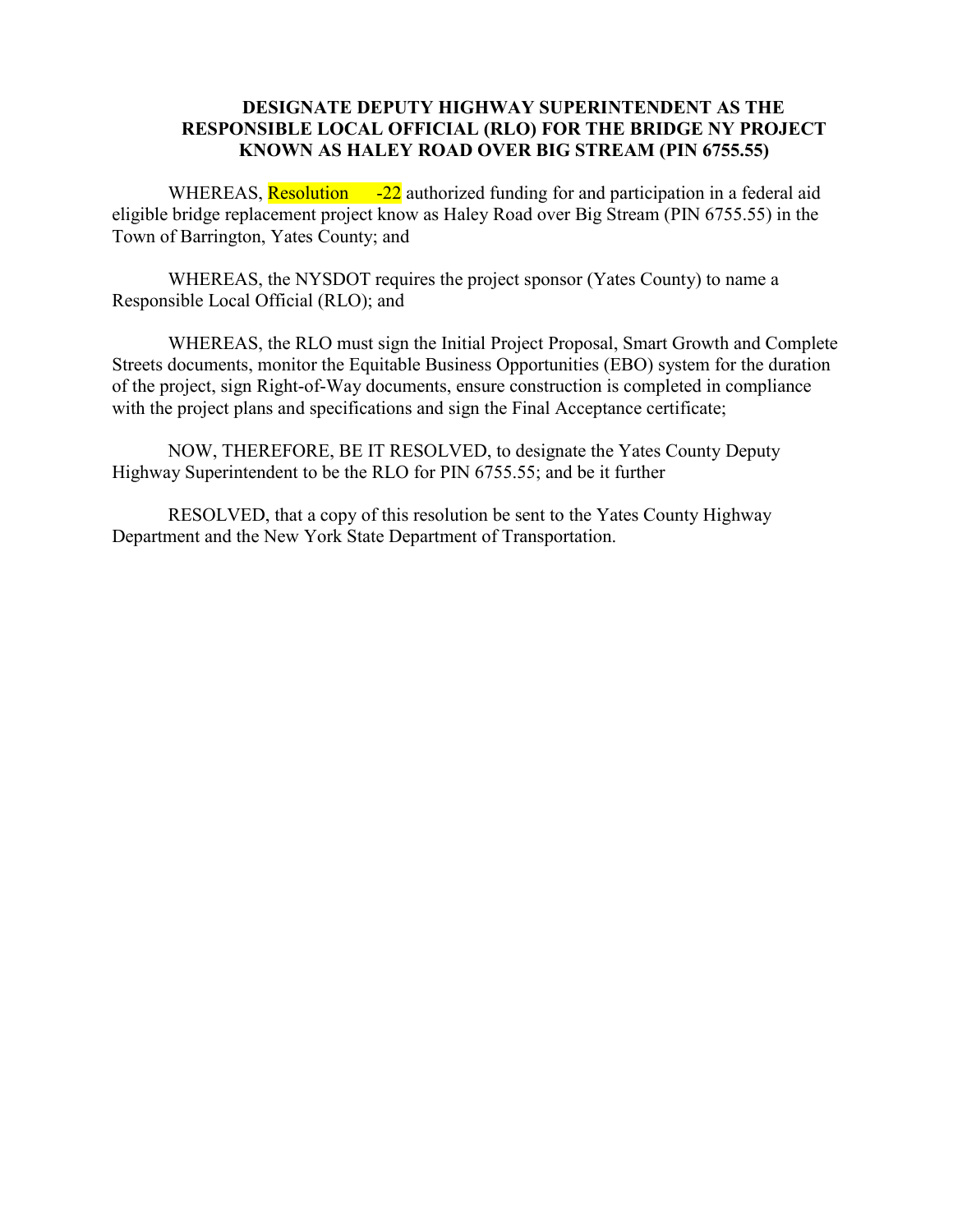#### PUBLIC WORKS COMMITTEE MEETING 4-4-2022

### *BUILDINGS AND GROUNDS AGENDA ITEMS*

- **1- Weights and Measures:** Please see the attached report.
- **2- Purchasing Contract:** I would like to request that resolution 14-22 be amended to include Buy Board as an approved contract to use for purchasing. See attached proposed resolution.
- **3- Chemsearch Contract:** The cooling tower at the Public Safety requires treatment of the water to keep proper water chemistry and monthly testing be completed by certified personnel. Chemsearch has been providing this service to the County for the past 4 seasons and their contract has expired. I recommend contracting with Chemsearch for a 3 year term at an annual cost of \$3,596.15. Please see the attached proposed resolution.
- **4- Chiller Update:** Trane is on site working on the chillers and has completed 2 of the 3 updates to the control systems.
- **5- Fire Drill:** The COB completed the first fire drill of the year on 3-22.
- **6- Parking Lot Use:** I have given Safe Harbors the ok to use the parking lot between the COB and CH for a resource fair on Saturday April 30<sup>th</sup>
- **7- Inspection:** The fire alarm system in the COB and CH had the annual testing, The FM-200 systems had the 6 month testing as well as the PSB kitchen hood.

#### **AMENDMENT TO RESOLUTION NO. 14-22 (AUTHORIZED EXCEPTIONS TO THE PROCUREMENT POLICY)**

WHEREAS, Resolution 14-22 authorized the exceptions to the procurement policy; and

WHEREAS, the Building Maintenance Supervisor would like to add another buying contract to the list;

NOW, THEREFORE, BE IT RESOLVED, that Resolution 14-22 be amended to include "Buy Board" as an approved contract for purchasing; and be it further

RESOLVED, that copies of this resolution be provided to the Director of Finance, Budget Officer, Building Maintenance Supervisor, and County Treasurer.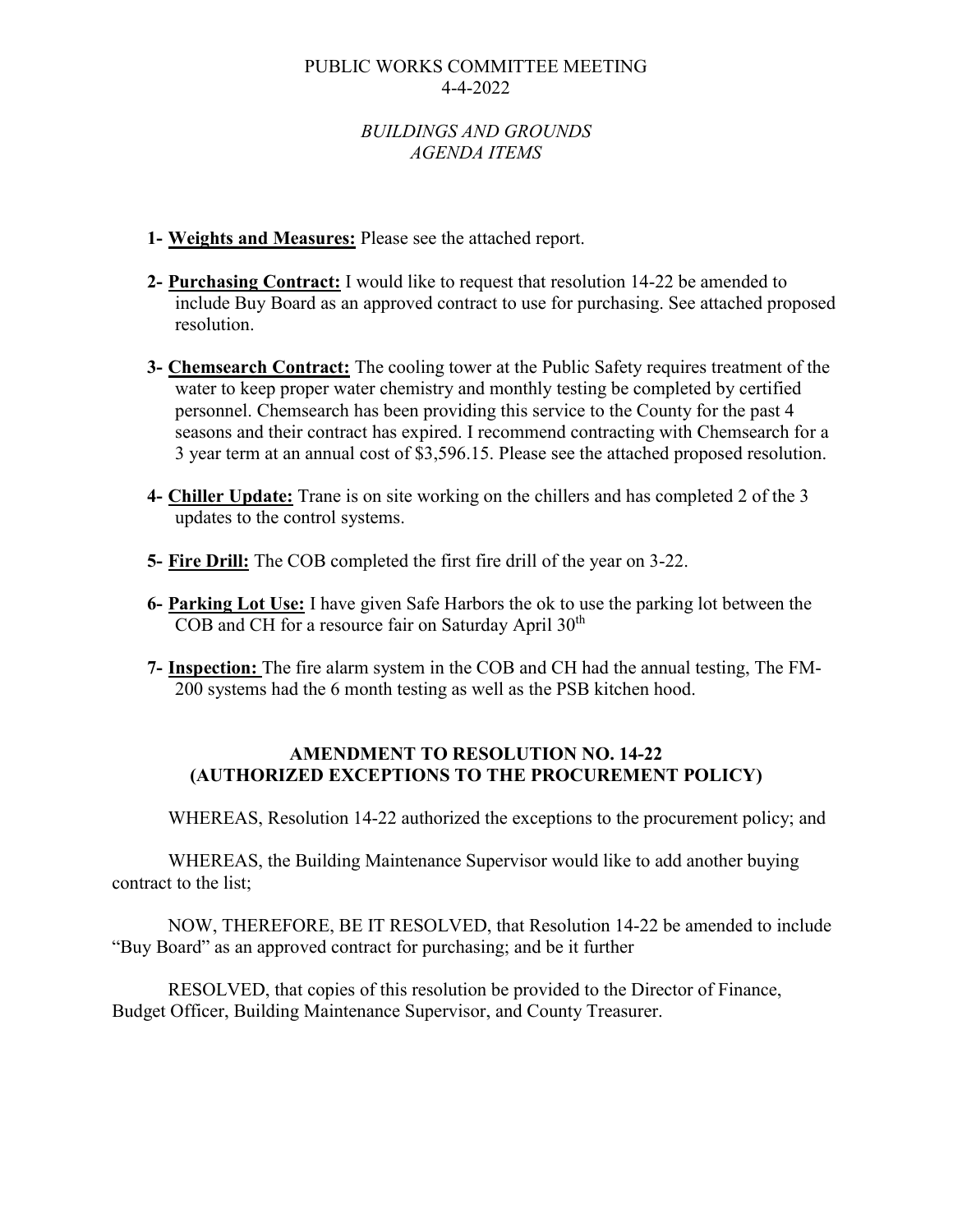#### **AUTHORIZE CHAIRWOMAN TO SIGN CONTRACT WITH CHEMSEARCH FE**

WHEREAS, the cooling tower at the Public Safety Building requires monitoring and treatment to maintain the proper water chemistry; and

WHEREAS, the Building Maintenance Supervisor has received a proposal from Chemsearch FE under the Buy Board contract #629-20 for the annual cost of \$3,596.15 for these service;

NOW, THEREFORE, BE IT RESOLVED, that upon the approval of the County Attorney, the Chairwoman of the Legislature is authorized to enter into a contract with Chemsearch FE for monitoring and treatment to maintain the proper water chemistry of the PSB cooling tower; and be it further

RESOLVED, that said contract will run from 4/1/22 to 3/31/25 for an amount not to exceed \$3,596.15 per year; and be it further

RESOLVED, that copies of this resolution be provided to the Director of Finance, Budget Officer, Building Maintenance Supervisor, and County Treasurer.